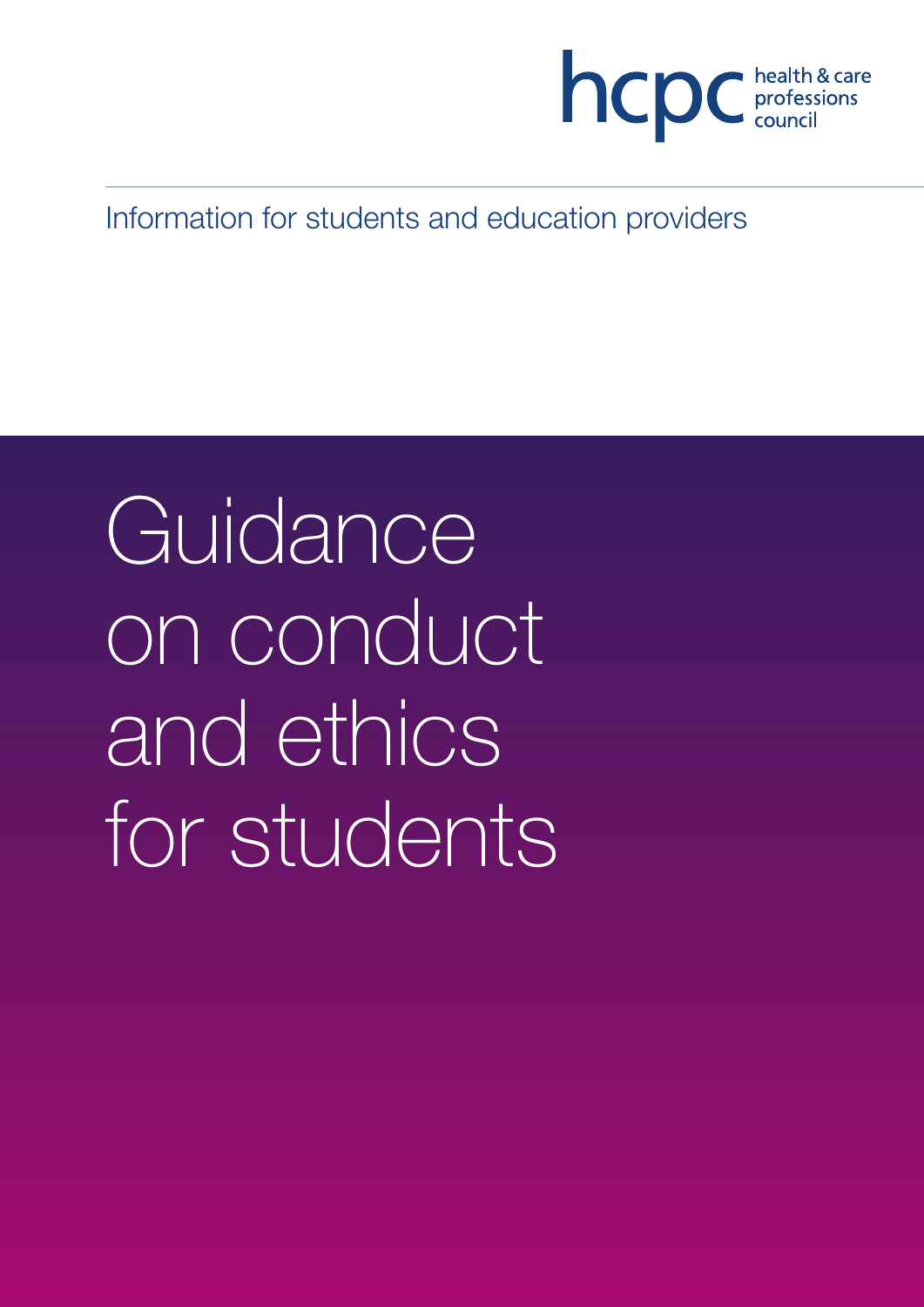# **Contents**

**About this document 2 Introduction 3 About this guidance 7 Guidance on conduct and ethics 10 More information 16 Glossary 17**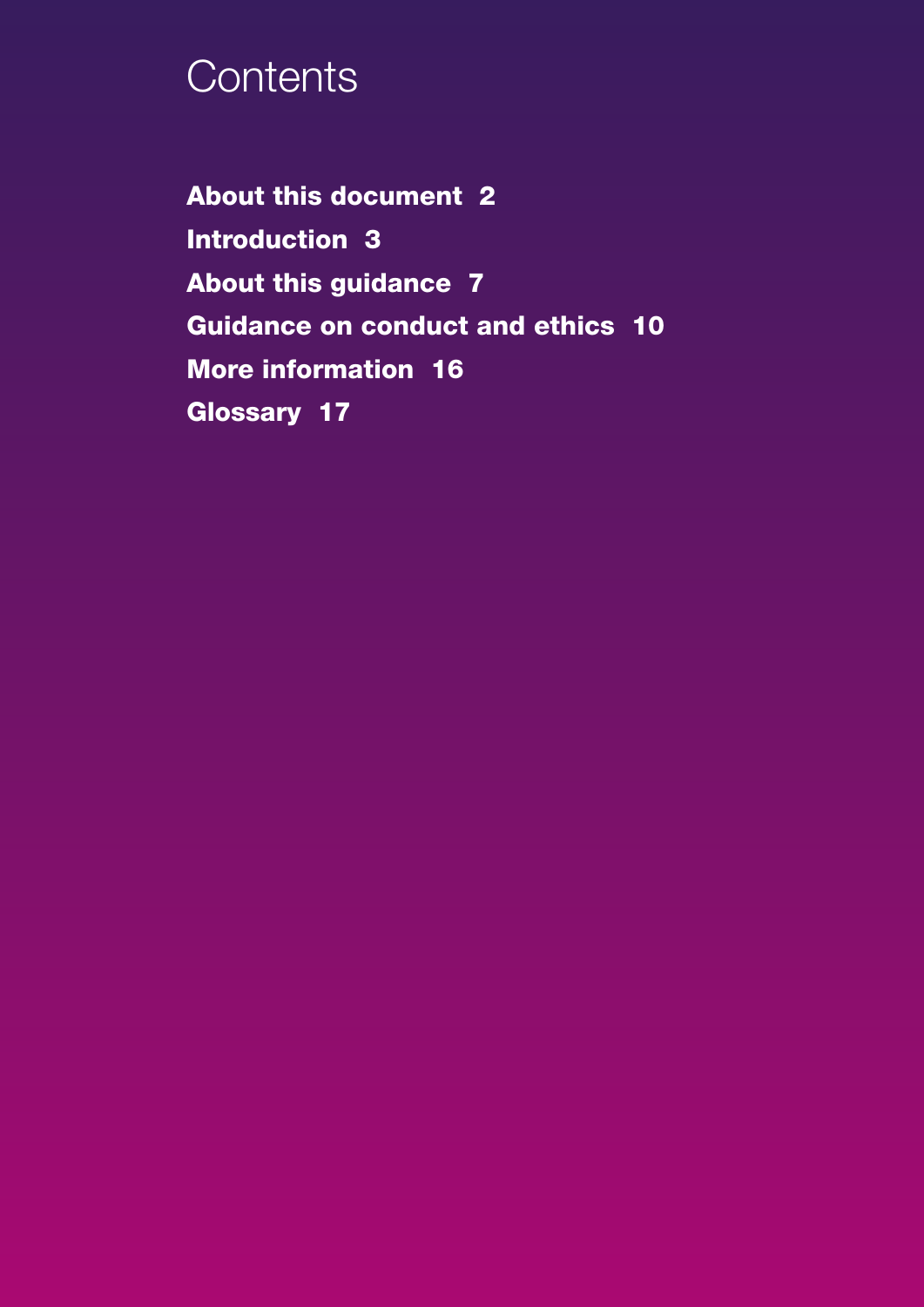# **Students should:**

- promote and protect the interests of service users and carers;
- communicate appropriately and effectively;
- work within the limits of their knowledge and skills;
- delegate appropriately;
- respect confidentiality;
- manage risk;
- report concerns about safety;
- be open when things go wrong;
- be honest and trustworthy; and
- keep records of their work with service users and carers.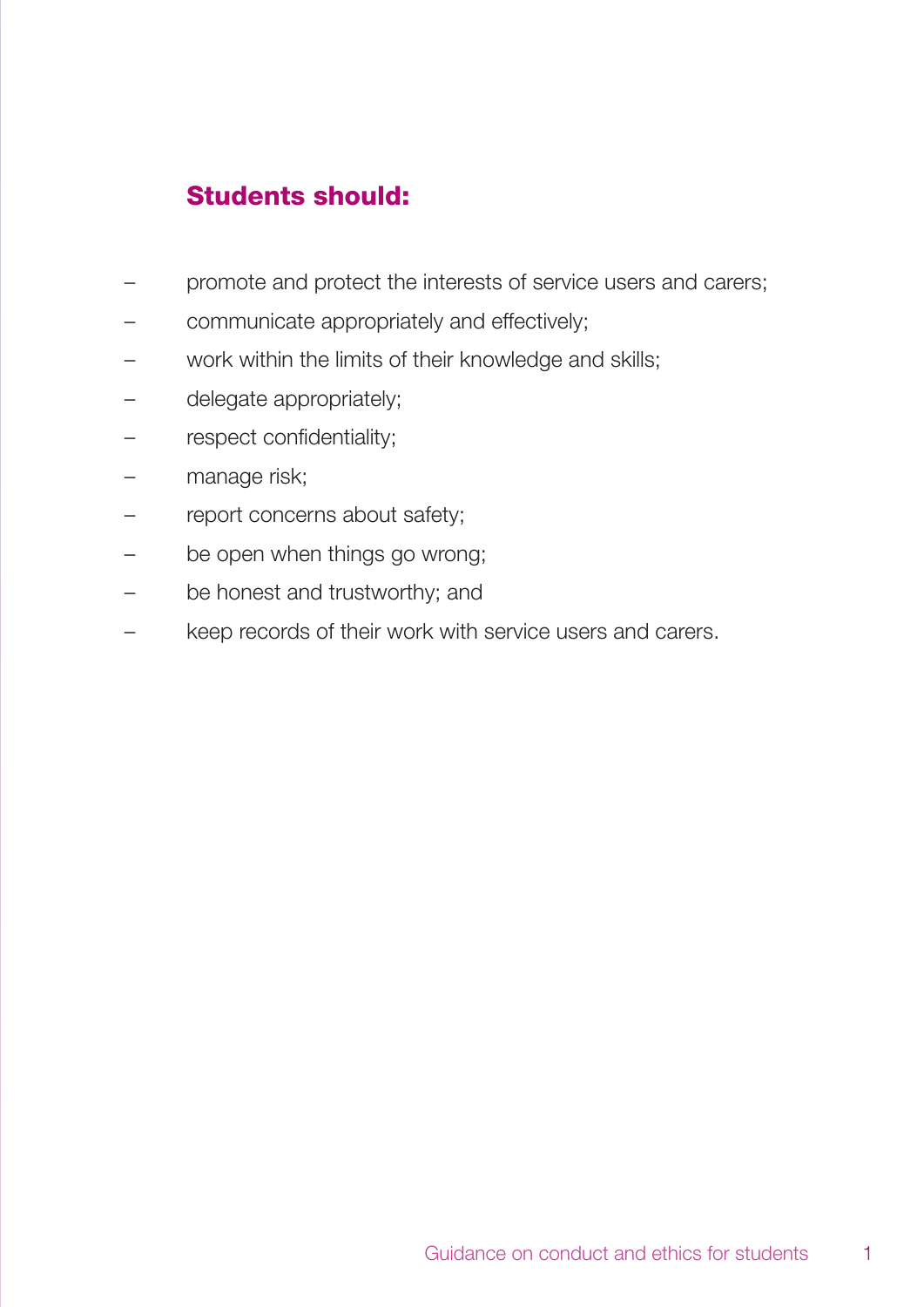# About this document

This document gives students on education and training programmes we approve (approved programmes) information about our standards of conduct, performance and ethics. We hope this information will be useful during your training and once you are working.

You may find this document useful if you are:

- a **student** who is studying to be a member of a profession we regulate:
- a member of **academic staff** who is teaching students on an approved programme;
- a member of an **education provider's staff** who is involved in dealing with concerns about a student's conduct;
- a **practice placement educator** or **supervisor**;
- an **employer** who provides practice placements for students during their training; or
- a **service user** or **carer** who is receiving, or is affected by, any care, treatment or other services provided by a student during their training.

This is not a full list, but it should help to give you an idea of whether or not this document will help you.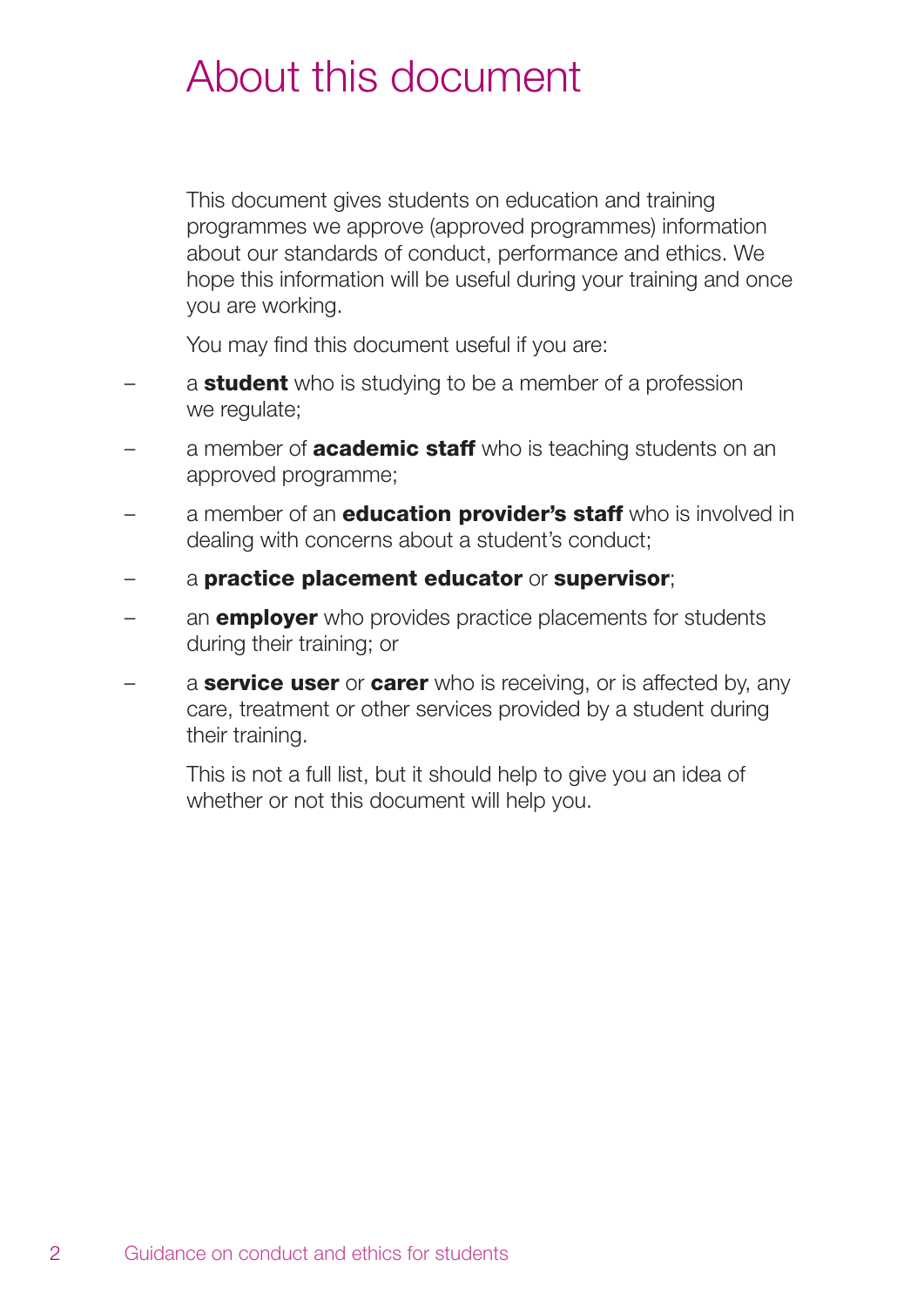# **Introduction**

# **About us**

We are the Health and Care Professions Council (HCPC), a regulator set up to protect the public. To do this, we keep a register of health and care professionals who meet our standards for their training, professional skills and behaviour.

Professionals on our Register are called 'registrants'. We currently regulate the following professions.

- Arts therapists
- Biomedical scientists
- Chiropodists / podiatrists
- Clinical scientists
- Dietitians
- Hearing aid dispensers
- Occupational therapists
- Operating department practitioners
- Orthoptists
- Paramedics
- Physiotherapists
- Practitioner psychologists
- Prosthetists / orthotists
- Radiographers
- Speech and language therapists

You can find an up-to-date list of the professions we regulate on our website at www.hcpc-uk.org Each of these professions has one or more titles that is protected by law (such as 'physiotherapist' and 'dietitian'). Anyone who misuses a protected title is breaking the law and could be prosecuted.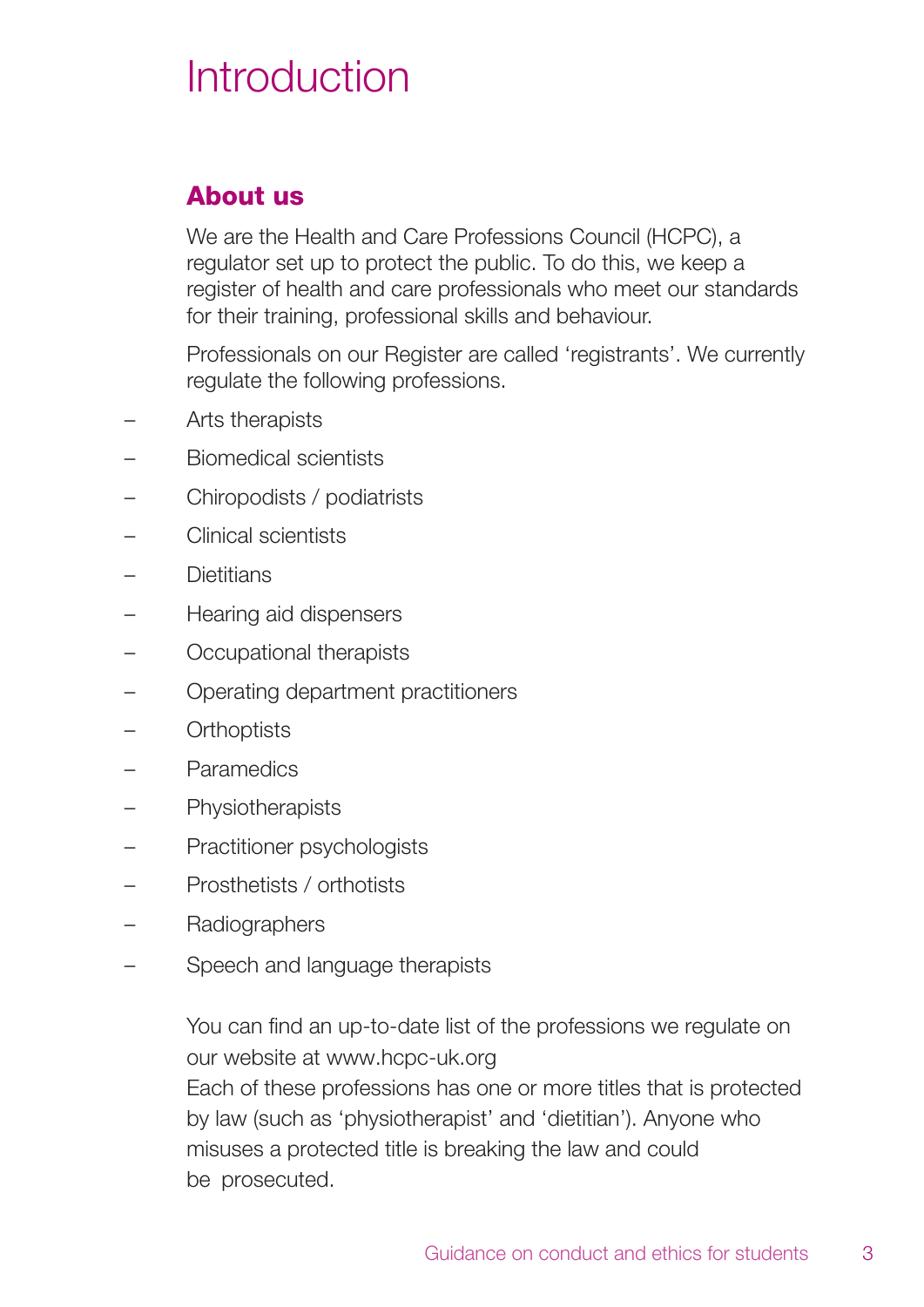Another important part of our role is to consider any concerns raised about our registrants to decide whether they are 'fit to practise'. When we say that someone is 'fit to practise' we mean that they have the knowledge, skills and character to practise their profession safely and effectively. We look at every concern to decide whether or not we need to take action. Based on the information we have collected we may hold a hearing to decide whether someone is fit to practise.

We also set standards for continuing professional development (CPD), which all registrants must meet. Meeting these standards supports professionals in their learning and development once they are registered so that they can continue to practise safely and effectively.

### **How the HCPC is run**

We were created by the Health Professions Order 2001, which sets out the things that we must do and gives us our legal power. We have a council which is made up of both registrants and lay members. The Council sets our strategies and policies, and makes sure that we are meeting our responsibilities under the Health Professions Order 2001.

### **The standards of conduct, performance and ethics**

We set standards of conduct, performance and ethics, which apply to the professionals we regulate and set out in broad terms how we expect our registrants to behave. You will learn about these standards on your programme.

The standards also apply to people who are applying to join our Register. In this case we will ask you to sign a declaration to confirm that you have read, and will keep to, the standards once you are registered.

The standards help us make decisions about the character of the people who apply to join our Register and in cases where we decide whether someone is fit to practise.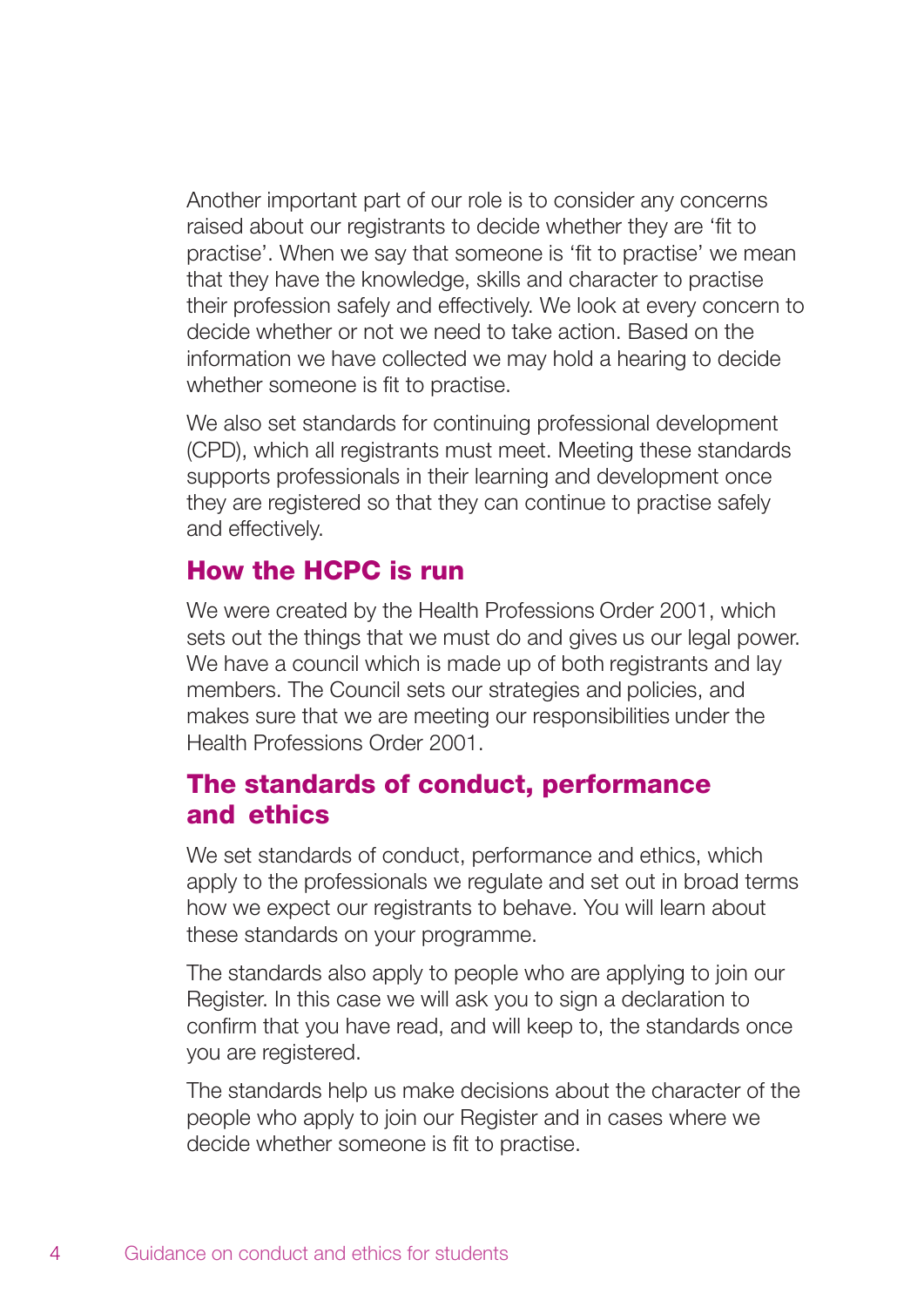## **Approving education programmes**

We also assess education programmes against our standards of education and training. If a programme meets our standards, we approve it and the students who successfully complete the programme are eligible to apply to register with us.

### **Our Register**

Being on our Register shows that you meet our standards for your profession.

Our Register shows the public that these professionals are fit to practise and that they are entitled to use the protected title for their profession. It shows that the people on our Register are part of a profession with nationally recognised standards set by law.

Our Register is available on our website at www.hcpc-uk.org/check and allows you to search online for a registered health and care professional.

### **Applying to be on our Register**

Completing an approved programme does not guarantee that you will become registered. But it does show us that you meet our professional standards for registration and so you are eligible to apply. We need more information from you to be able to register you.

When you first apply to go on our Register, as part of your application you need to send us information, which includes a character and health declaration, a photograph and copies of relevant identification. You will also need to let us know other relevant information, including whether you have any convictions or cautions. The Rehabilitation of Offenders Act 1974 does not apply to an application to join our Register. This means that you must tell us about any convictions and cautions you may have, including those that are considered 'spent' under the Act (other than a protected conviction or protected caution).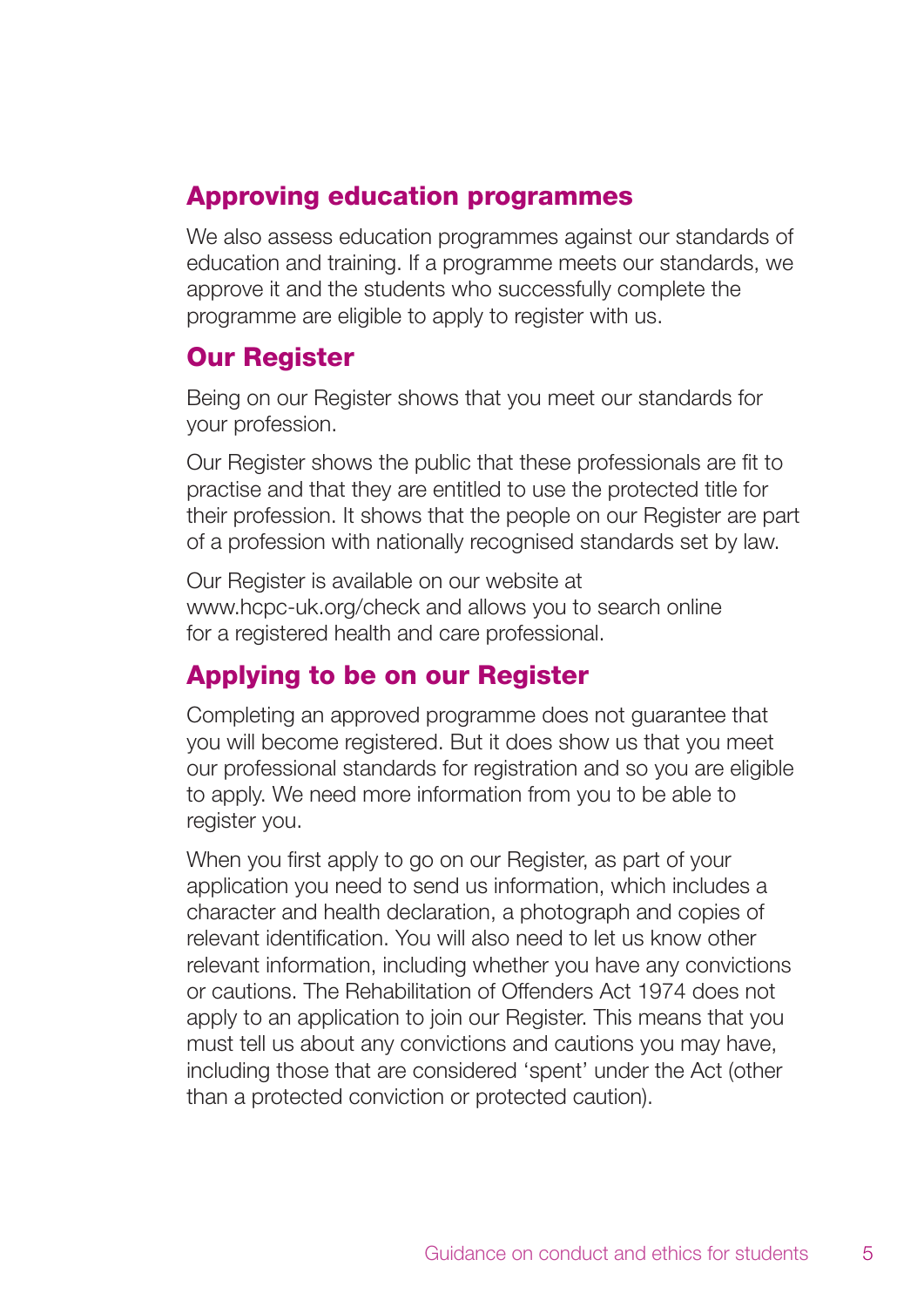In most cases, the information you give us about your character will not affect whether or not we register you. For more information on applying for registration and providing relevant character information, please see our Guidance on health and character which is available on our website.

The information we need from you helps us to make sure that:

- you are who you say you are;
- you meet our standards; and
- we can contact you if we need to.

You can find out more about the application process on our website at www.hcpc-uk.org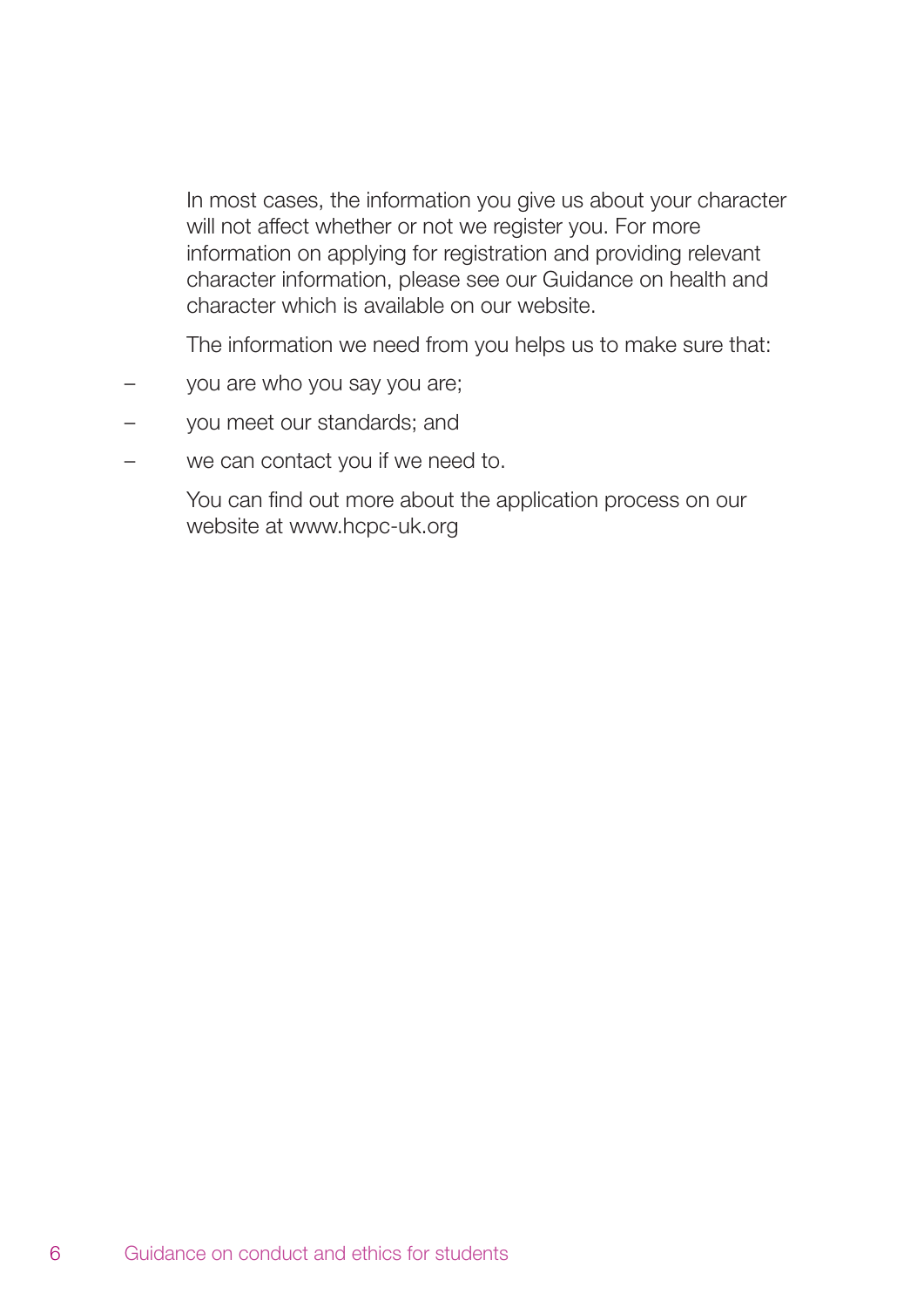# About this guidance

This guidance is based on the standards of conduct, performance and ethics, because those standards apply to both registrants and those applying to be registered. We hope that this guidance will make you more familiar with those standards and that it provides extra information about some of the issues which you may come across as you complete your approved programme. Although we do not regulate students, we do expect them to understand our standards of conduct. performance and ethics in preparation for when they are registered.

The headings we use in the following section of this document are taken from the standards of conduct, performance and ethics. Under each heading we have provided bullet points which give guidance on how the standards relate to you as students. The guidance does not provide answers to every situation you may face. However, we hope that it will help you and encourage you to ask for extra information from your education provider or practice placement provider (if appropriate).

Education providers and practice placement providers often have their own policies and procedures which you should also follow. We recognise the important role of education providers and practice placement providers in helping and supporting students to meet the guidance.

### **Delegation**

We recognise that the issue of delegation will be more relevant to some students than others and particularly those reaching the end of their approved programme. These students will have developed their knowledge and skills over an extended period, which may allow them to delegate certain tasks under certain conditions. A registrant is ultimately responsible for the tasks which have been delegated by a student under their supervision. as set out in the standards of conduct, performance and ethics (standard 4.2).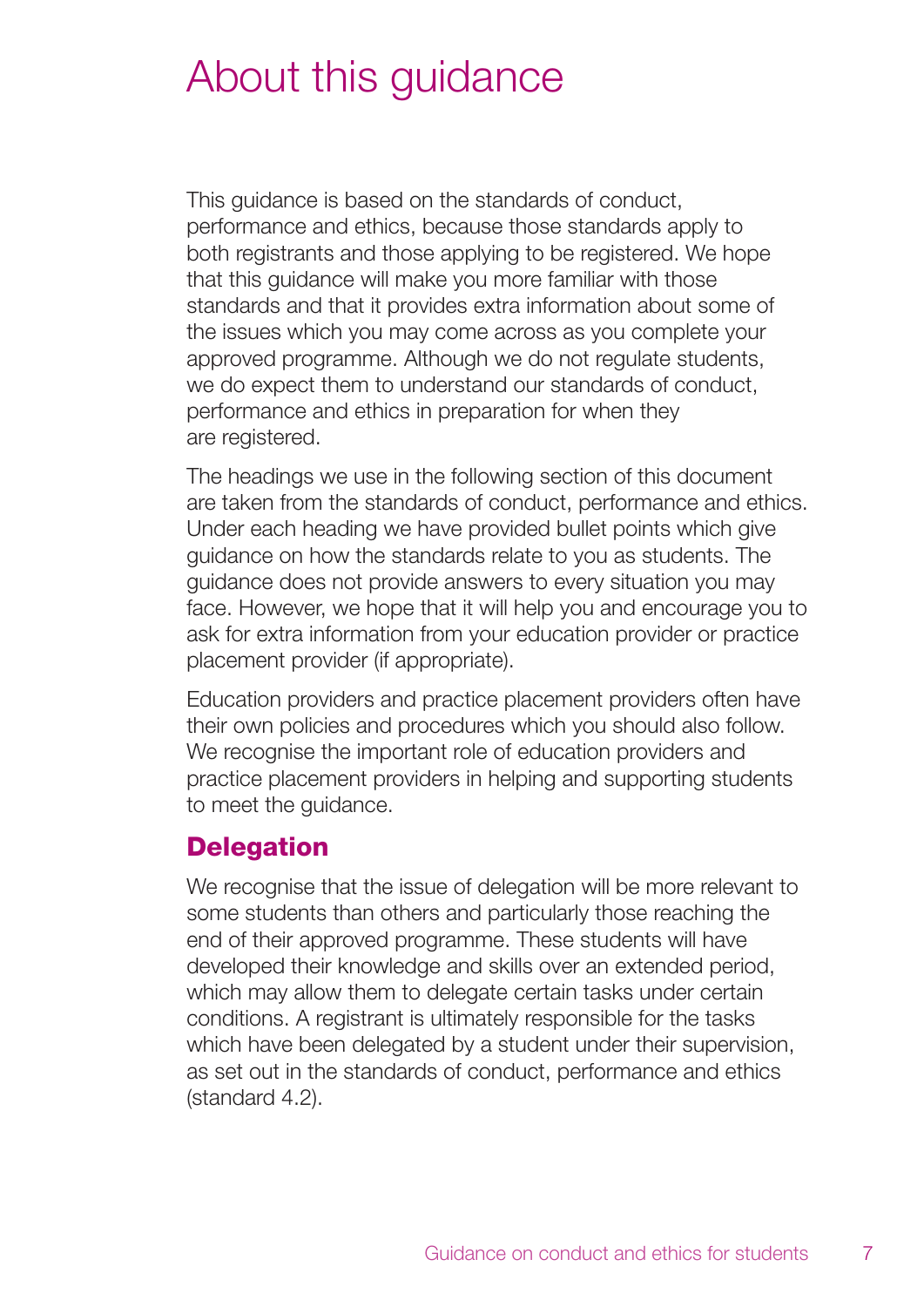### **Language**

This guidance applies to all students as far as possible. We approve a wide range of programmes, so students are involved in many settings with different models of supervision. We have tried to use words and language which everyone can understand.

The language used in the guidance plays an important role in distinguishing the scope of practice and expectations of students and prospective students from those of registrants and prospective registrants. We use the verb '**should**' rather than 'must' in the guidance, to reflect the fact that we do not regulate students. This differs from the language used in the Standards of conduct, performance and ethics.

We have used the term '**student**' throughout this document to refer to anyone studying or training on an approved education and training programme which leads to them being eligible to apply to join our Register. The word '**programme**' means an approved education and training programme.

Throughout this guidance we have used '**service users**' to refer to anyone who uses or is affected by the work of registrants or students, for example patients and clients. We have used '**carer**' to refer to anyone who looks after, or provides support to, a family member, partner or friend.

We understand that students may come into contact with a service user for a number of reasons while completing their approved programme or attending their practice placement. This can include carrying out diagnostic or monitoring procedures, or providing therapy or advice. We have referred to these actions in the guidance as '**care, treatment or other services**'.

### **Personal and professional conduct**

On your programme you have the opportunity to develop the skills and knowledge you need to become a professional in an environment which protects the public. You also have the opportunity to learn about the behaviour that the public expects from a registrant.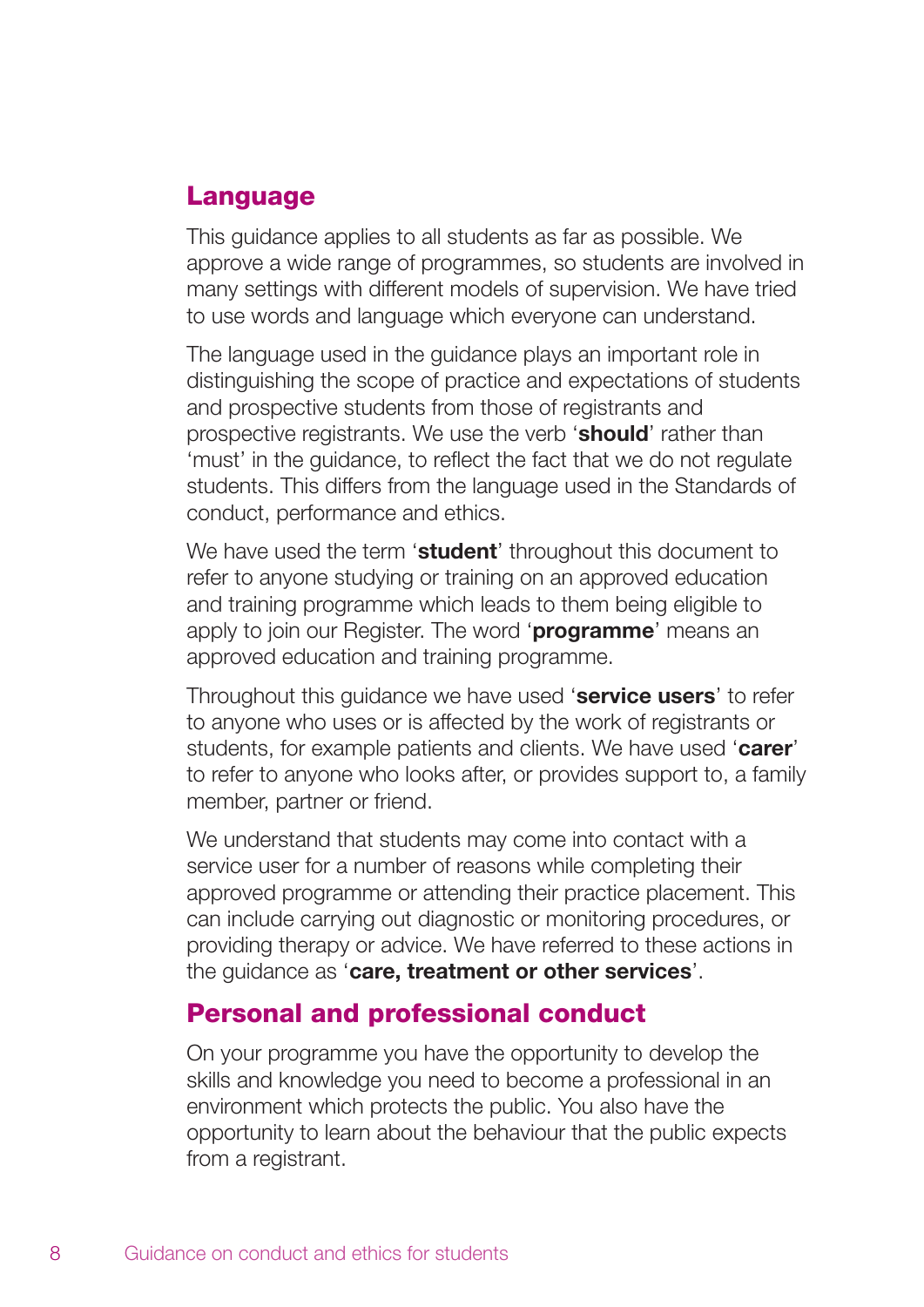As a student studying to become a professional in a regulated profession, you have certain responsibilities. On your programme you will be expected to meet high standards of conduct and ethics.

You should be aware that in very serious circumstances, your conduct may affect your ability to:

- complete your programme;
- gain the final qualification; or
- register with us.

All of our approved programmes have processes in place for dealing with concerns about a student's profession-related conduct. This means that misconduct may affect your ability to complete your programme. You can download our standards of education and training from our website at www.hcpc-uk.org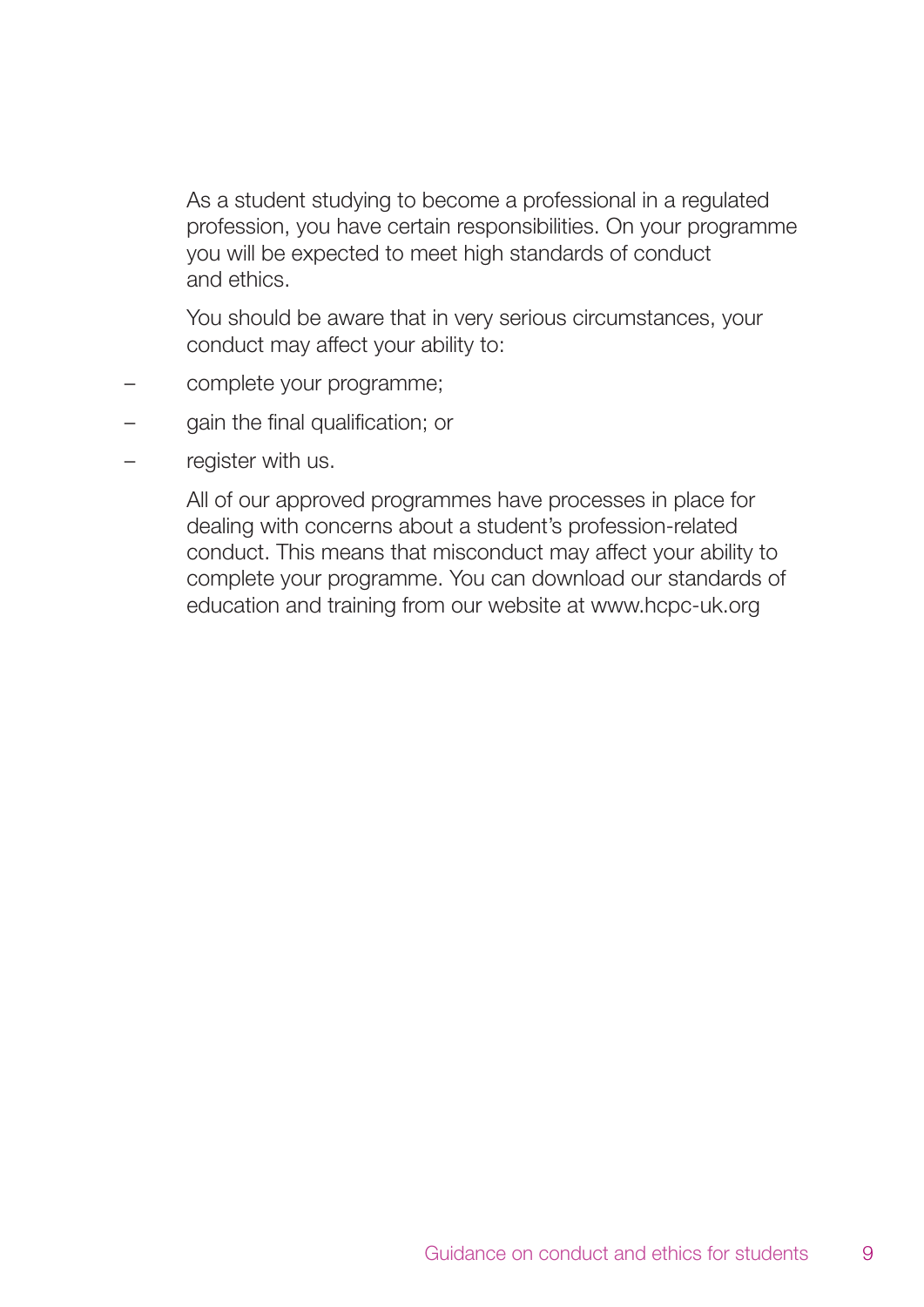# Guidance on conduct and ethics for students

### **1 Promote and protect the interests of service users and carers**

- You should treat service users and carers as individuals, respecting their privacy and dignity.
- You should make sure that you have consent from service users or other appropriate authority before you provide any care, treatment or other services.
- You should follow your education provider's or practice placement provider's policy on consent.
- You should make sure that before you provide any care, treatment or other services, the service user is aware that you are a student.
- You should respect a person's right to have their care, treatment or other services carried out by a professional and not a student.
- You should treat everyone equally and not discriminate against anyone because of your personal views.
- You should keep relationships with service users and carers professional.

### **2 Communicate appropriately and effectively**

- You should be polite and considerate to service users, other students and staff at your education provider and practice placement provider.
- You should listen to service users and carers and take account of their needs and wishes when carrying out any care, treatment or other services.
- You should take all reasonable steps to make sure that you can communicate appropriately and effectively with service users and carers.
- You should communicate effectively and co-operate with members of staff at your education provider and practice placement provider to benefit service users and carers.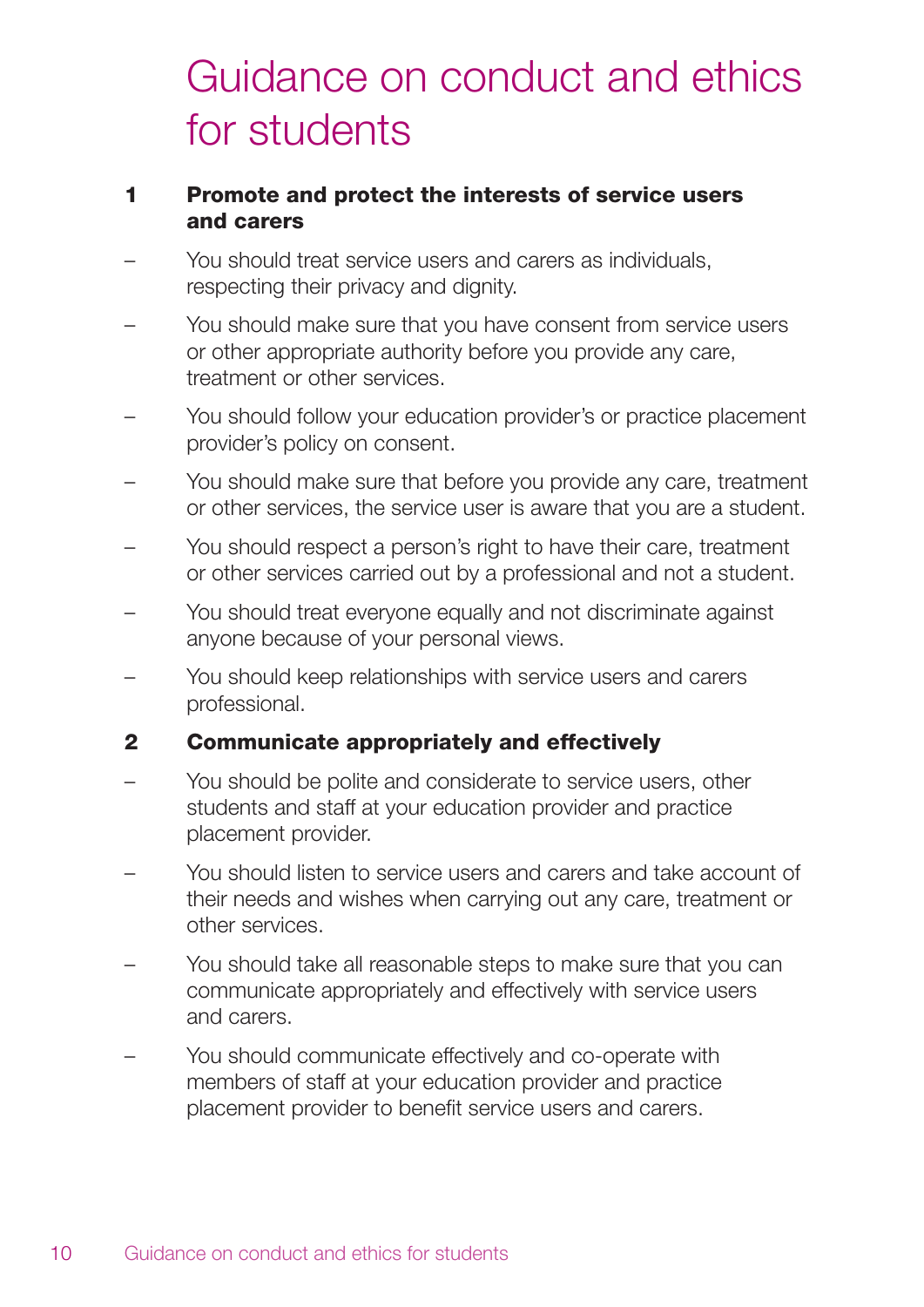- If you are experiencing any difficulties or other issues which may affect your learning or ability to successfully participate in your programme, you should tell your education provider and practice placement provider.
- You should use all forms of communication appropriately and responsibly, including social media and networking websites.
- **3 Work within the limits of your knowledge and skills**
- You should make sure that you are appropriately supervised for any task that you are asked to carry out.
- You should ask for help when you need it.
- You should be aware of any restrictions which apply to you in carrying out certain tasks and follow any relevant policies of your education provider or practice placement provider.
- You should recognise that opportunities for carrying out any unsupervised tasks will vary during your programme and may depend on your knowledge, understanding, skills and experience.
- You should only carry out an unsupervised task if you feel that you have the appropriate knowledge and skills to do so safely and effectively.
- You should take responsibility for your own learning.
- You should be aware of and follow any guidance issued by your education provider or practice placement provider for working with service users and carers.
- You should ask for, listen to, think about and respond proactively to feedback you are given.

### **4 Delegate appropriately**

You should recognise that the opportunities for delegation will vary during your programme depending on your knowledge, understanding, skills and experience.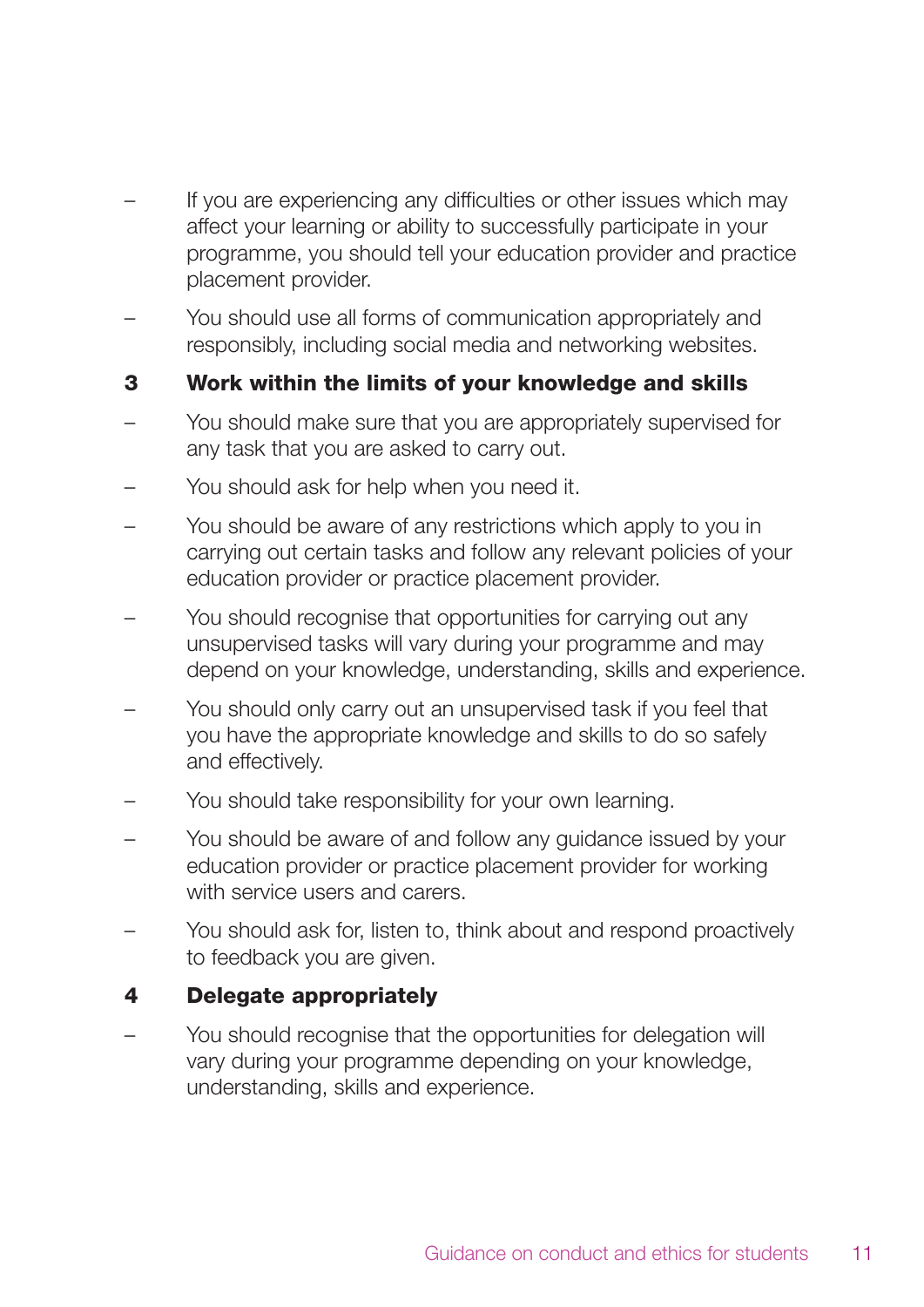- You should discuss the delegation of tasks with an appropriate member of staff at your education provider or practice placement provider before you take any action.
- You should follow local policies or guidelines on delegation and working with others produced by your education provider or practice placement provider.
- If you give tasks to another person to carry out on your behalf. you should make sure that they have the knowledge, skills and experience to carry out the tasks safely and effectively. The education provider or practice placement provider should support your decision to delegate.
- If you give tasks to another person to carry out on your behalf, you should make sure that they have the appropriate information to carry out the tasks safely and effectively.
- You should explain to service users and carers when you have asked another person to provide any care, treatment or other services.

### **5 Respect confidentiality**

- You should keep information about service users and carers confidential, and only use it for the purpose for which it was given.
- You should follow local policies or guidelines on confidentiality produced by your education provider or practice placement provider.
- You should remove anything that could be used to identify a service user or carer from information which you use in your assessments or other academic work related to your programme.
- If any confidential information raises concerns about the safety or wellbeing of someone, you should discuss this promptly with an appropriate member of staff at your education provider or practice placement provider.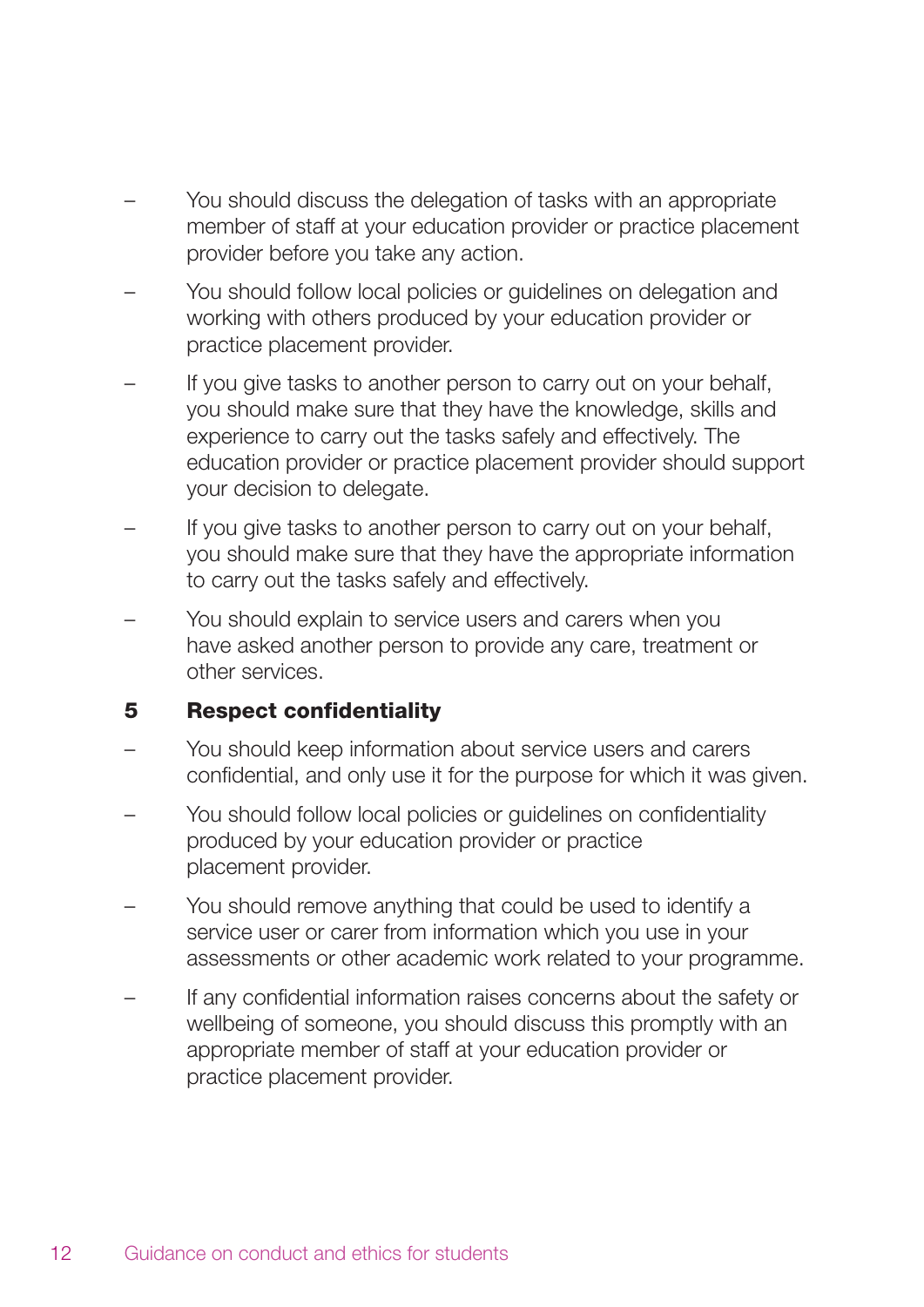### **6 Manage risk**

- You should make sure that you take all appropriate steps to limit the risk of harm to service users, carers and others.
- You should not do anything that you think will put someone in danger or at unacceptable risk.
- You should follow your education provider's or practice placement provider's policy on managing risk.
- You should be aware that you may put your service users or yourself at risk if your performance or judgement is affected by your physical or mental health.
- You should ask for appropriate support and adapt your study or stop studying if your performance or judgement is affected by your physical or mental health and could put service users, yourself or others at risk.
- You should get advice from a doctor or other appropriate professional if you are worried about your physical or mental health.

### **7 Report concerns about safety**

- If you are worried about the safety or wellbeing of service users, carers or others, you should speak to an appropriate member of staff at your education provider or practice placement provider promptly.
- You should put the safety and wellbeing of service users before any personal concerns, for example, about assessments, marks, other work related to your programme, employment prospects or other personal gain.

#### **8 Be open when things go wrong**

– You should tell an appropriate member of staff at your education provider or practice placement provider if something has gone wrong in any care, treatment or other services you have carried out involving a service user.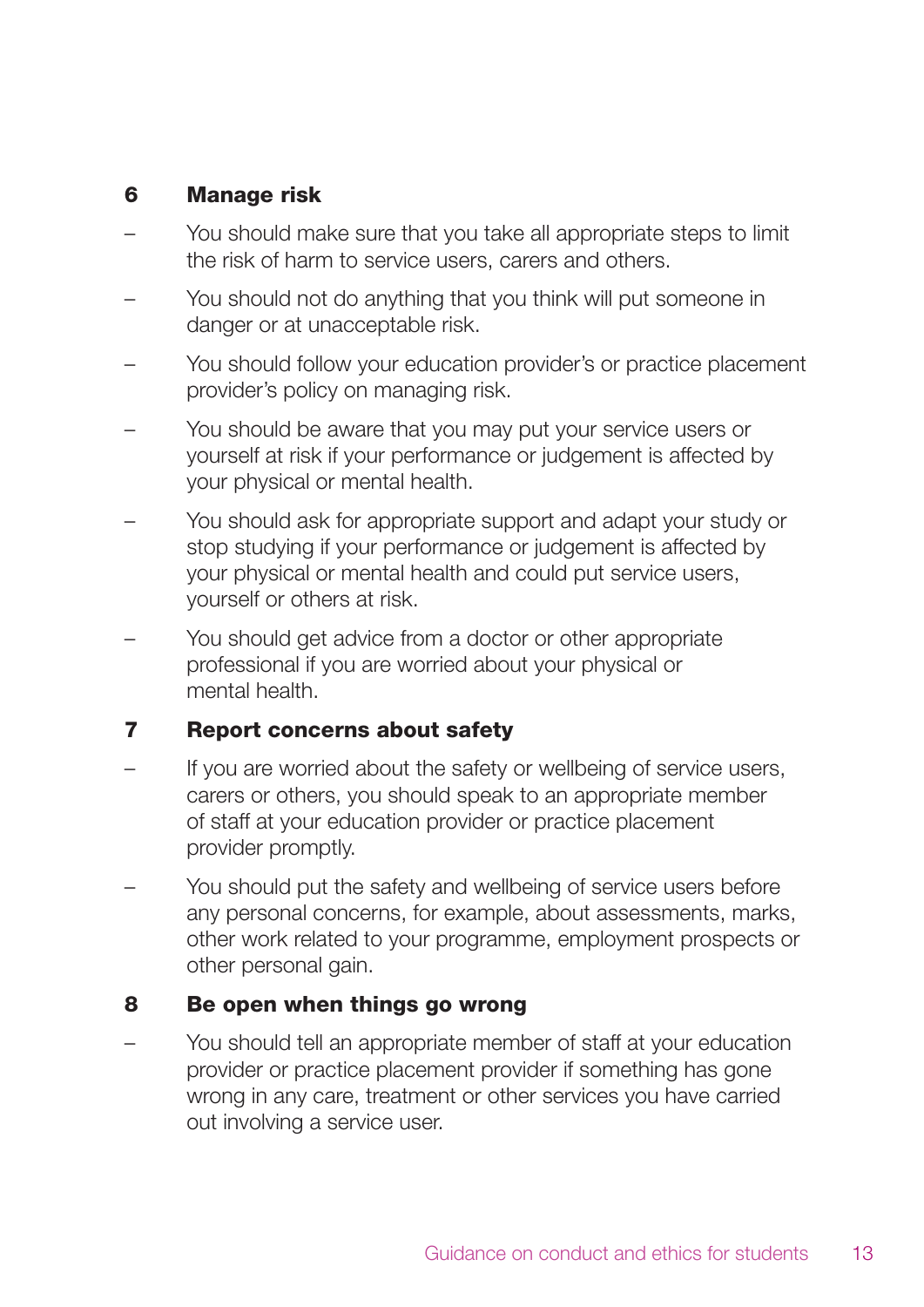- You should co-operate with members of staff at your education provider and practice placement provider if something has gone wrong in any care, treatment or other services you have carried out involving a service user. You should learn from this experience.
- You should tell an appropriate member of staff at your education provider or practice placement provider if a service user or carer wants to raise concerns about any care, treatment or other services they have received.

#### **9 Be honest and trustworthy**

- You should make sure that your conduct and behaviour does not damage public trust and confidence in your profession.
- You should be aware that your conduct and behaviour outside of your programme may affect whether or not you are allowed to complete your programme or register with us.
- You should not claim that you have knowledge, skills, qualifications and experience which you do not.
- You should be honest about your role with service users, carers and others.
- You should make sure that your personal appearance is appropriate for your practice placement environment.
- You should follow your education provider's or practice placement provider's policy on attendance.
- You should follow your education provider's policies on ethics when carrying out research.
- You should make sure that all attendance, achievement and assessment records are completed accurately and truthfully.
- You should reference other people's work appropriately and not pass it off as your own.
- You should provide constructive feedback on the quality of your teaching and learning experience in both the education and practice placement setting.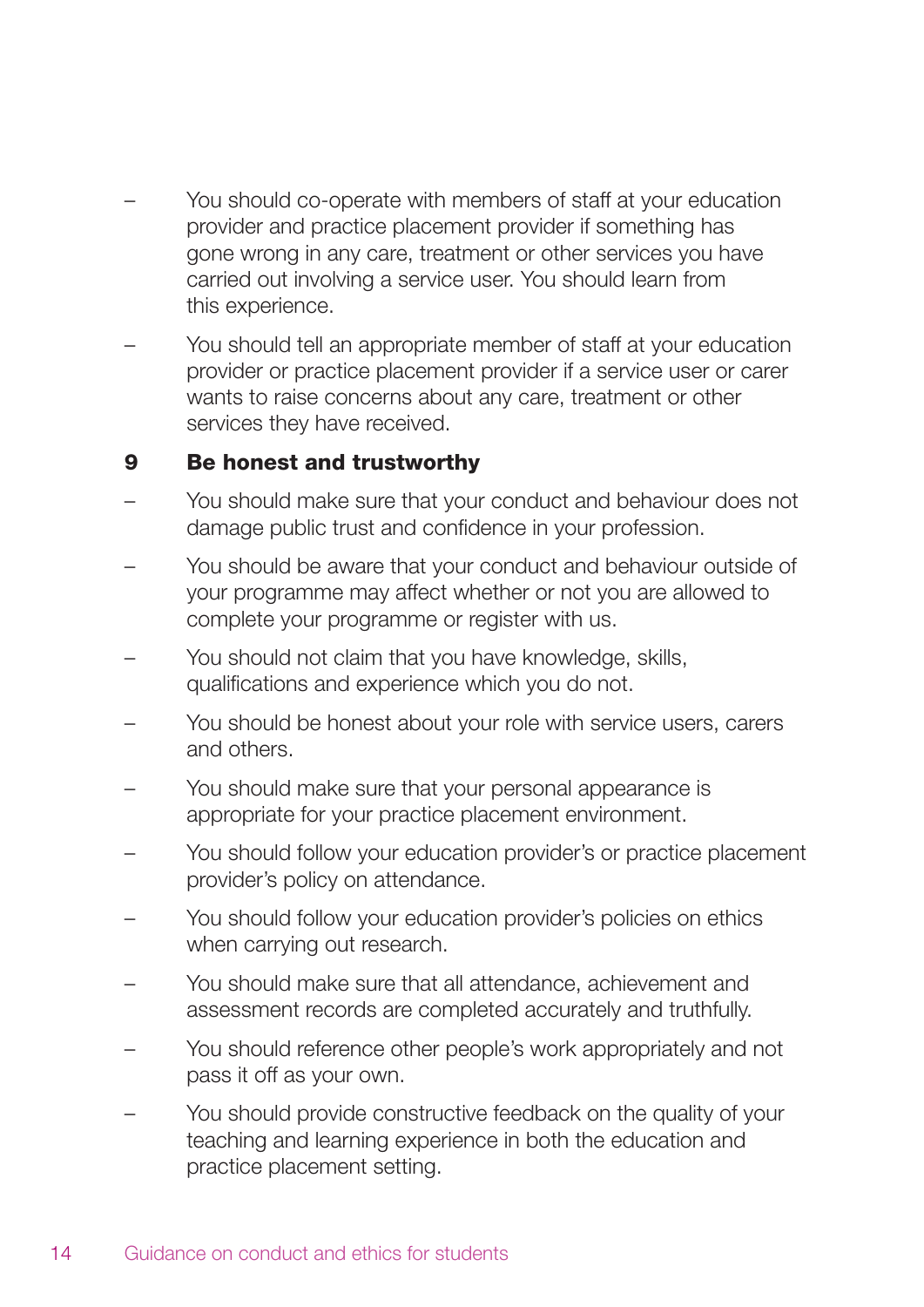- You should provide, as soon as possible, any important information about your conduct, competence or health to your education provider and practice placement provider.
- You should tell your education provider, as soon as possible, if you are charged with, convicted of, or accept a caution for, any offence.
- You should co-operate with any investigation into your conduct or competence.

### **10 Keep records of your work with service users and carers**

- You should make sure that the records you keep are clear and accurate.
- You should help to protect records from being damaged, lost or accessed by someone without permission.
- You should follow your education provider's or practice placement provider's policy on record keeping.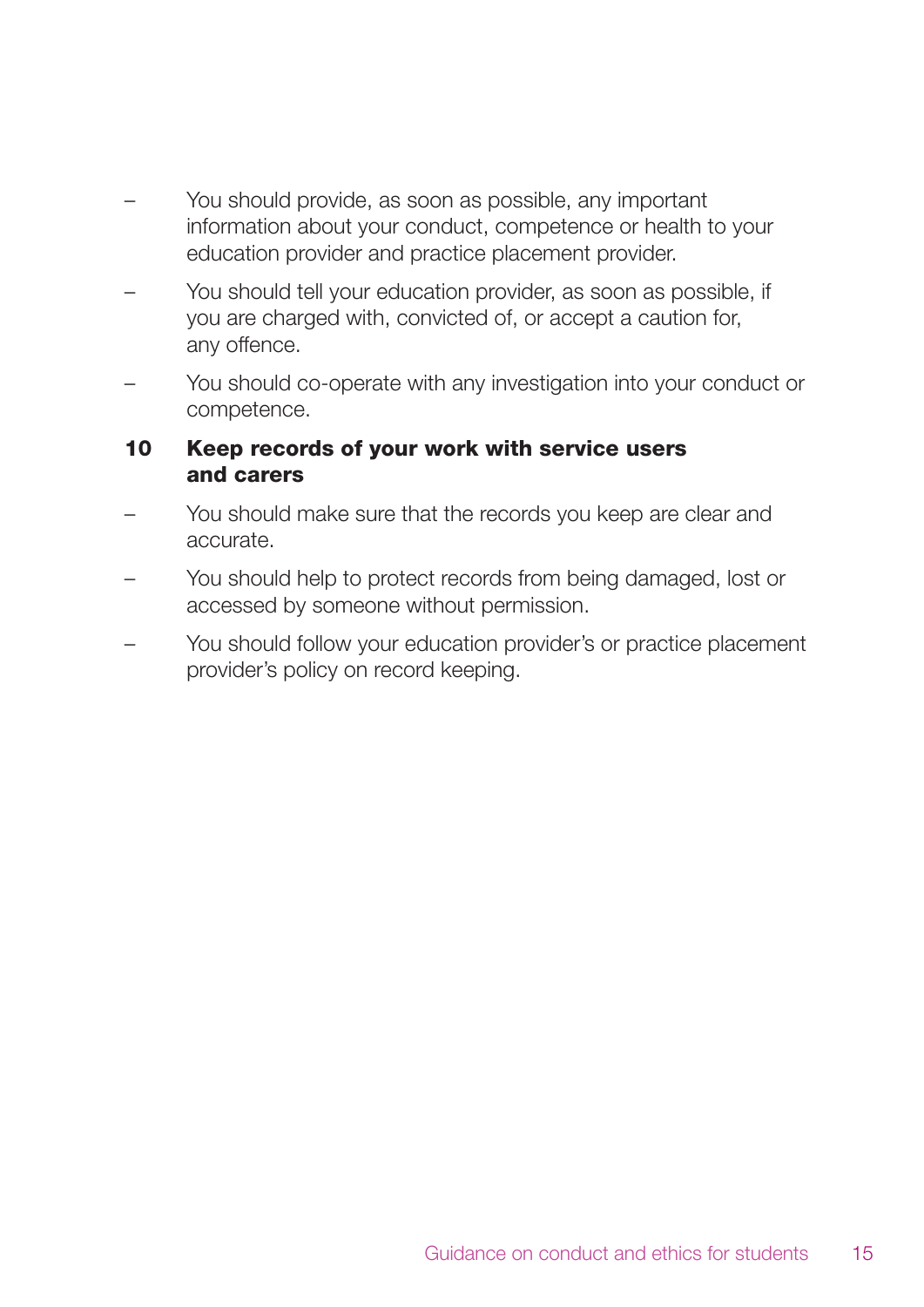# More information

## **Other useful documents**

We have produced several documents which you may also find useful. These include the following.

- Confidentiality guidance for registrants
- Guidance on health and character
- Health, disability and becoming a health and care professional
- Standards of conduct, performance and ethics
- Standards of proficiency (which are profession specific)
- Continuing professional development and your registration

You can download copies of these documents from our website or ask us for a hard copy by emailing us or writing to us at the address below.

You may also want to contact your professional body for more advice.

### **Contacting us**

You can find more information about us, including the standards we produce, our forms, news releases and other materials, on our website at www.hcpc-uk.org

You can contact us at the following address.

The Health and Care Professions Council Park House 184 Kennington Park Road London SE11 4BU

Phone: +44 (0)300 500 6184

Fax: +44 (0)20 7820 9684

Email: policy@hcpc-uk.org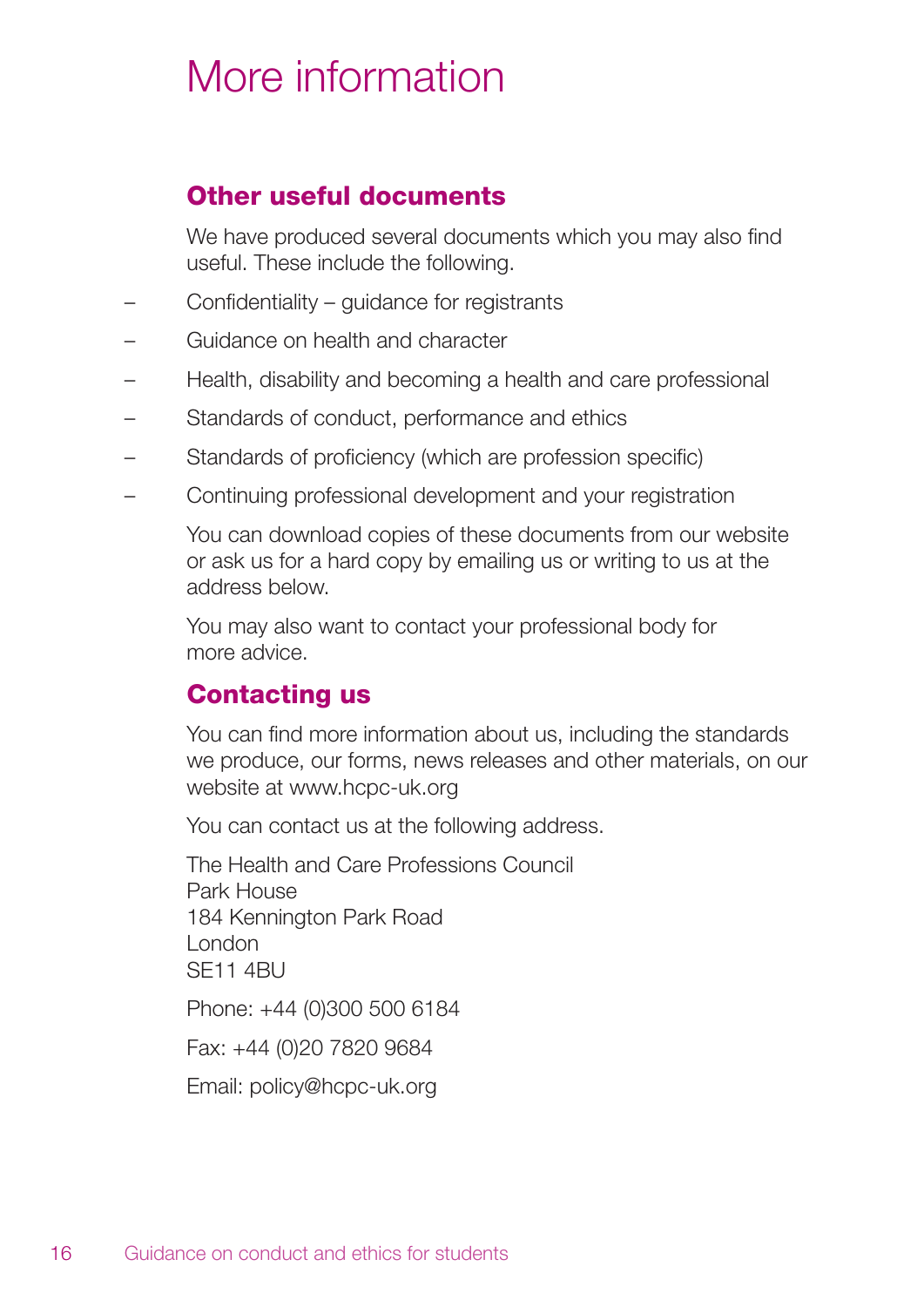# **Glossary**

### **Approved programme**

This is an education and training programme which has been assessed as meeting our standards of education and training. Anyone who completes an approved programme is eligible to apply for entry to the relevant part of our Register.

### **Care, treatment or other services**

A general term to describe the different actions that a student may carry out while completing their approved programme which affects their service users or others. This can include carrying out diagnostic or monitoring procedures, or providing therapy or advice.

#### **Carer**

Anyone who looks after, or provides support to, a family member, partner or friend.

### **Conduct**

A person's behaviour.

### **Consent**

Permission for a student or registrant to provide any care, treatment or other services, given by a service user, or someone acting on their behalf, after receiving all the information they reasonably need to make that decision.

### **Delegate**

When a student asks someone else to carry out a task on their behalf. The issue of delegation may not be relevant to all students because they are not practising as qualified professionals and are supervised during their approved programme. However, for some students, as their knowledge and skills develop during their approved programme, the issue of delegation may become more relevant.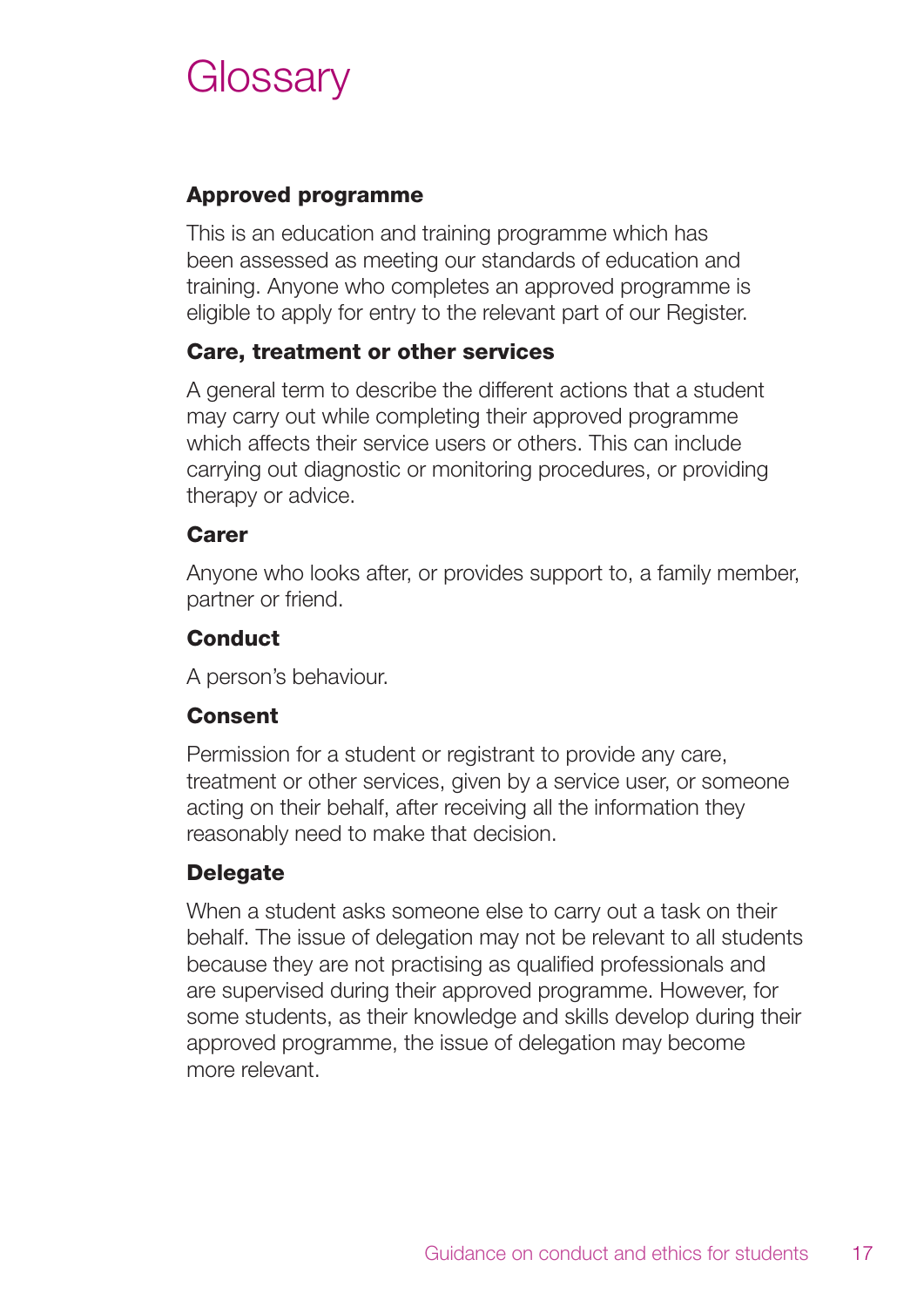### **Discriminate**

To unfairly treat a person or group of people differently from other people or groups of people. This includes treating others differently because of your views about their lifestyle, culture or their social or economic status, as well as the characteristics protected by law – age, disability, gender reassignment, race, marriage and civil partnership, pregnancy and maternity, religion or belief, sex and sexual orientation.

### **Education provider**

The institution which maintains overall responsibility for delivering an approved programme.

### **Ethics**

The values that guide a person's behaviour or judgement.

### **Practice placement**

A period of practical experience that forms part of an approved programme.

### **Practice placement educator**

A person who is responsible for a student's education during their period of practical experience. This person may also be referred to as a 'supervisor'.

### **Practice placement provider**

The organisation that provides a period of practical experience for a student.

### **Register**

A list of all those health and care professionals who meet our standards for their training, professional skills and behaviour.

### **Registrant**

A person who is currently on our Register.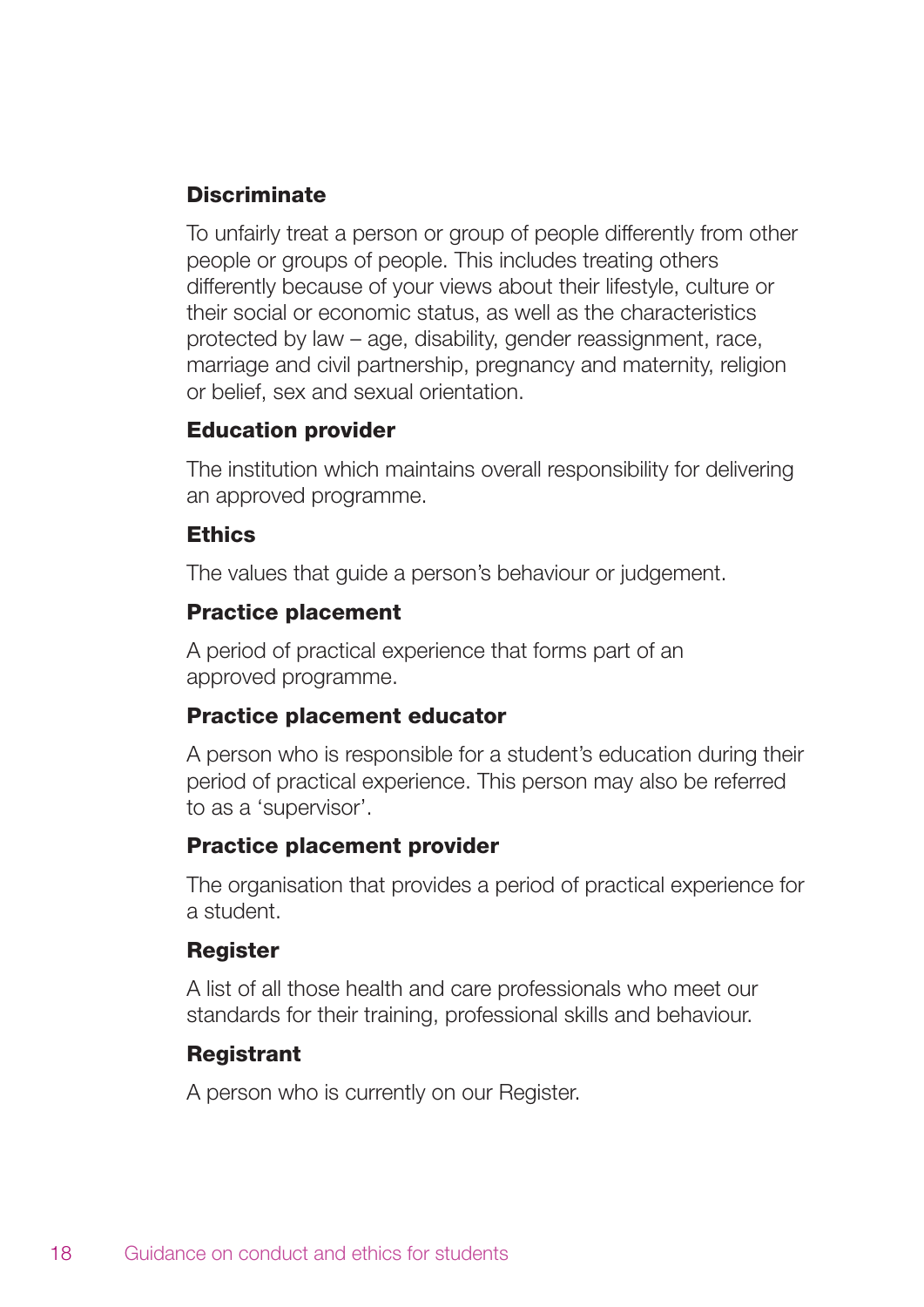### **Scope of practice**

The areas in which a student or registrant has the knowledge, skills and experience necessary to practise safely and effectively. This includes providing any care, treatment or other services to service users and others.

### **Service user**

Anyone who uses or is affected by the services of registrants or students, for example, patients or clients.

### **Student**

Anyone who is currently studying on an approved programme which leads to them being eligible to join our Register.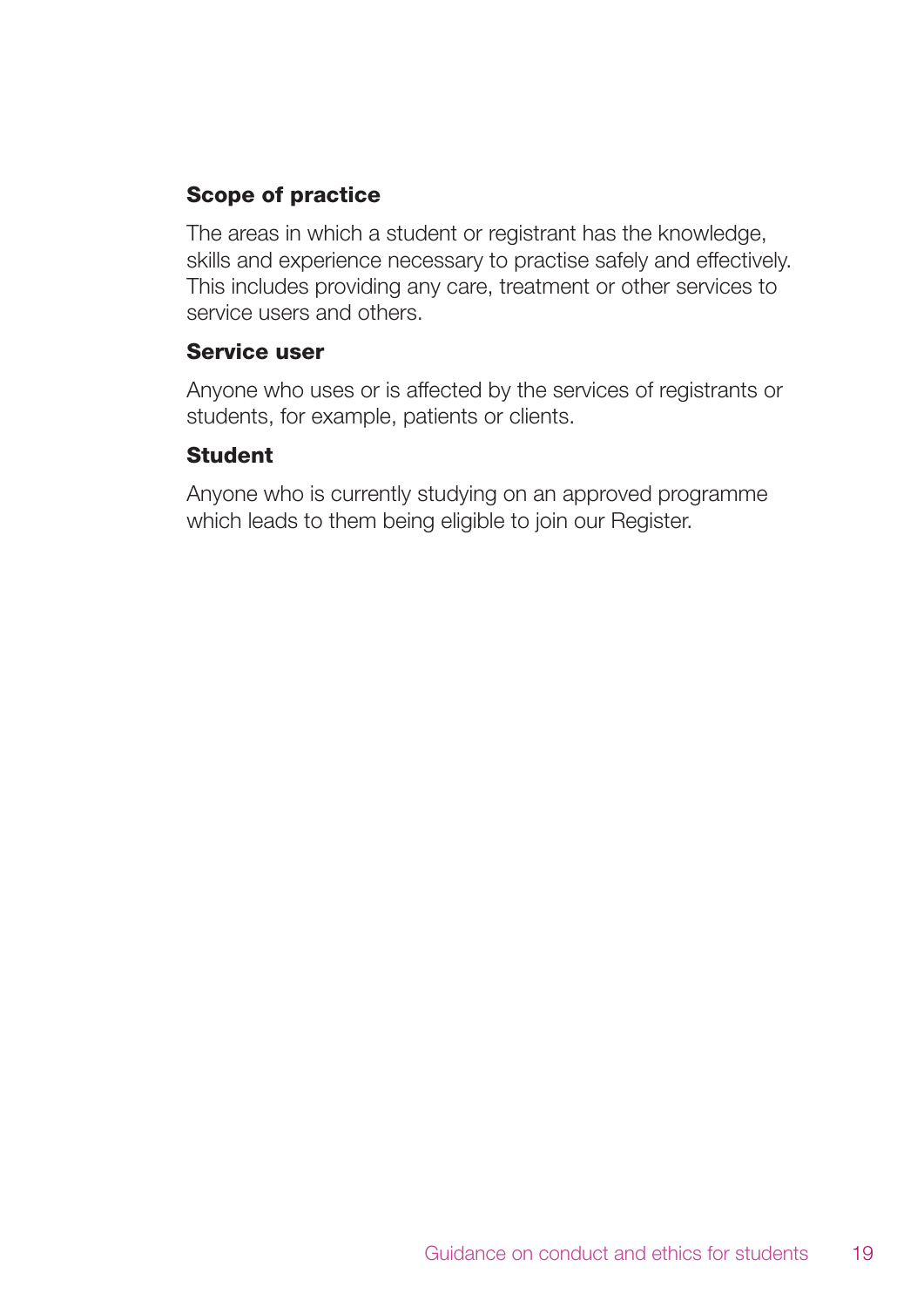# **Notes**